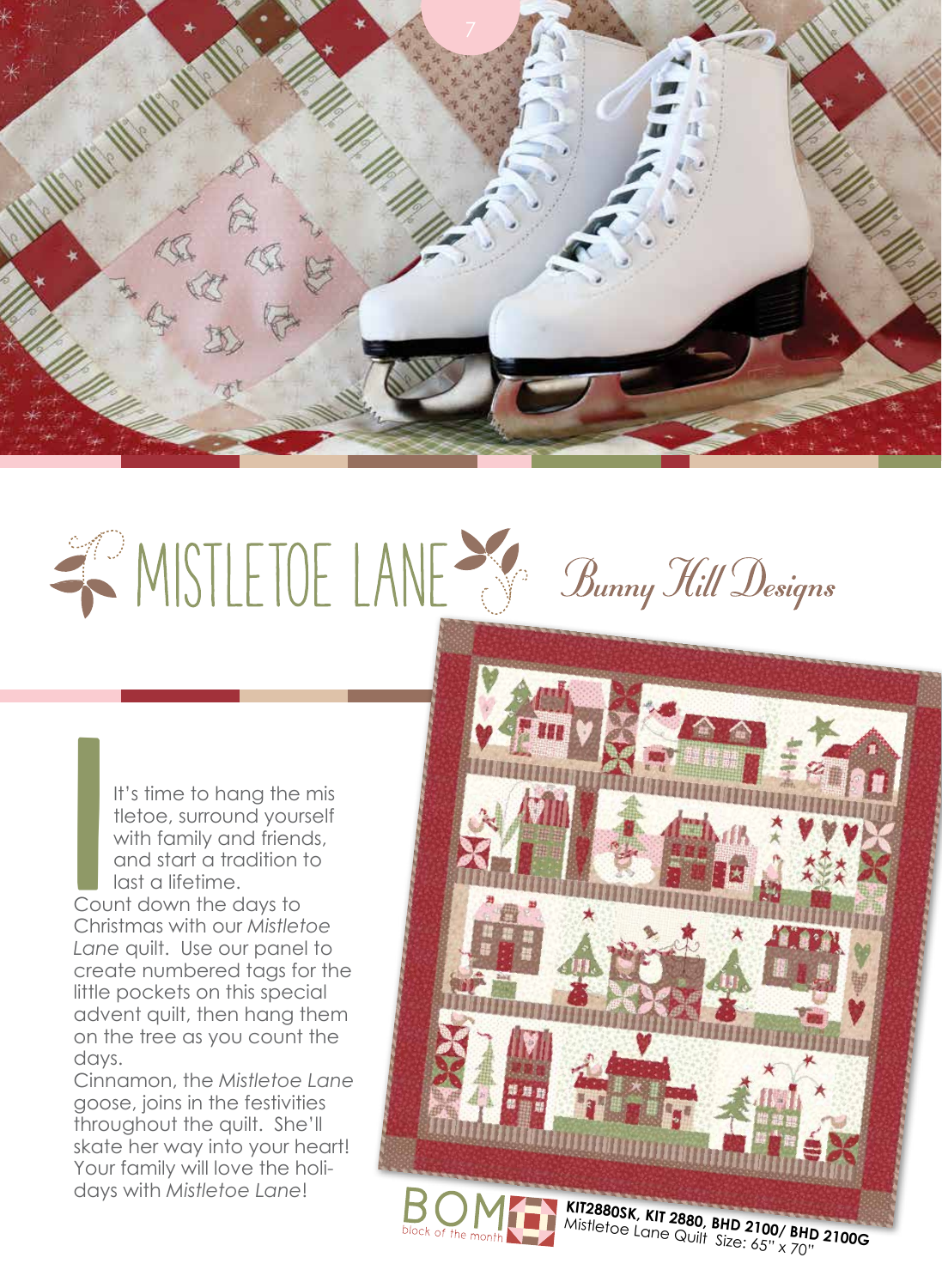www.modafabrics.com































## {**January Delivery**}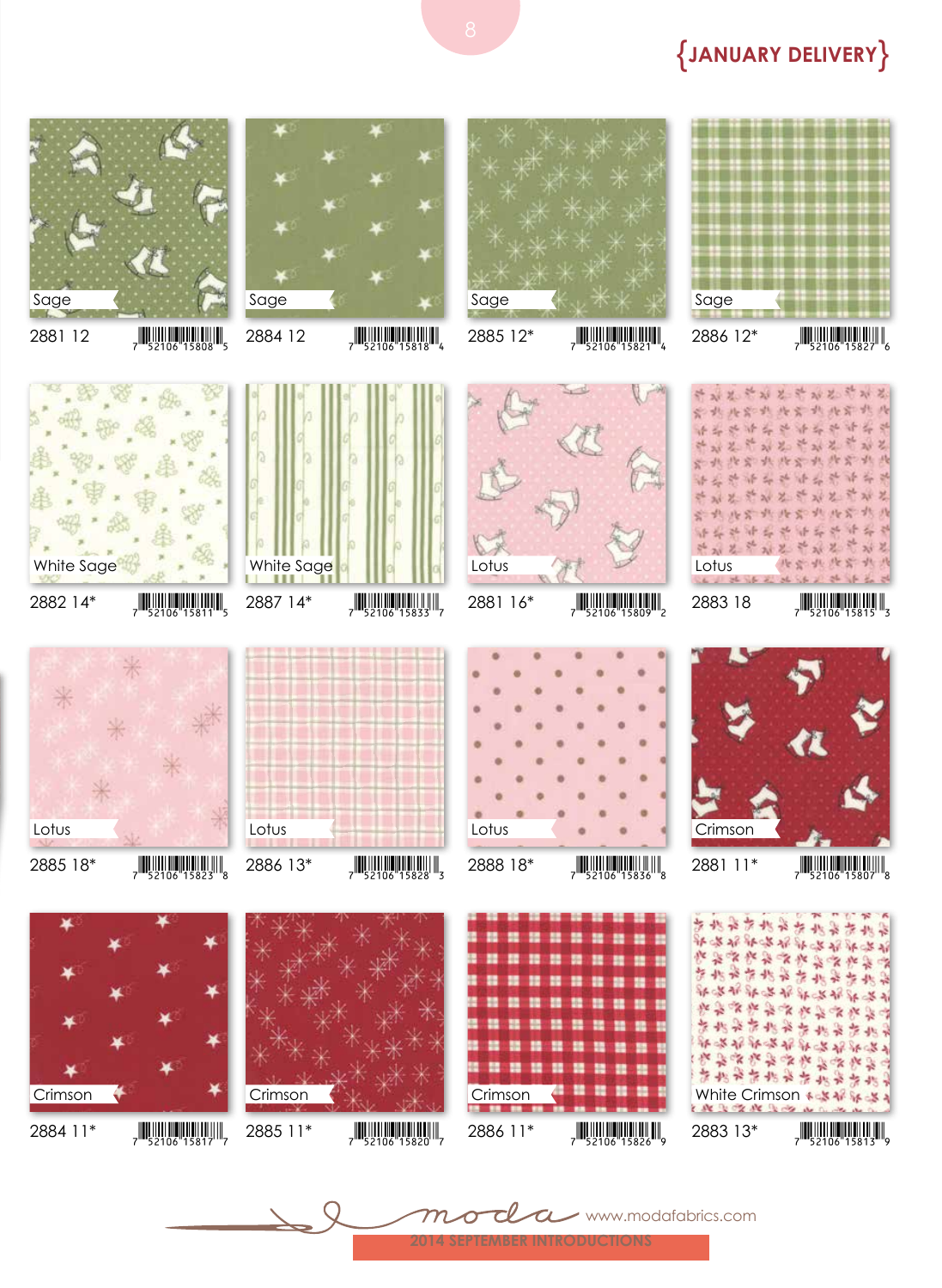



MISTLETOE LANE B<sub>unny</sub> Hill Designs<br>B<sub>unny</sub> Hill Designs





**2014 September introductions**

 $\bigcap$ 

 $\boldsymbol{\mathcal{U}}$ 

www.modafabrics.com